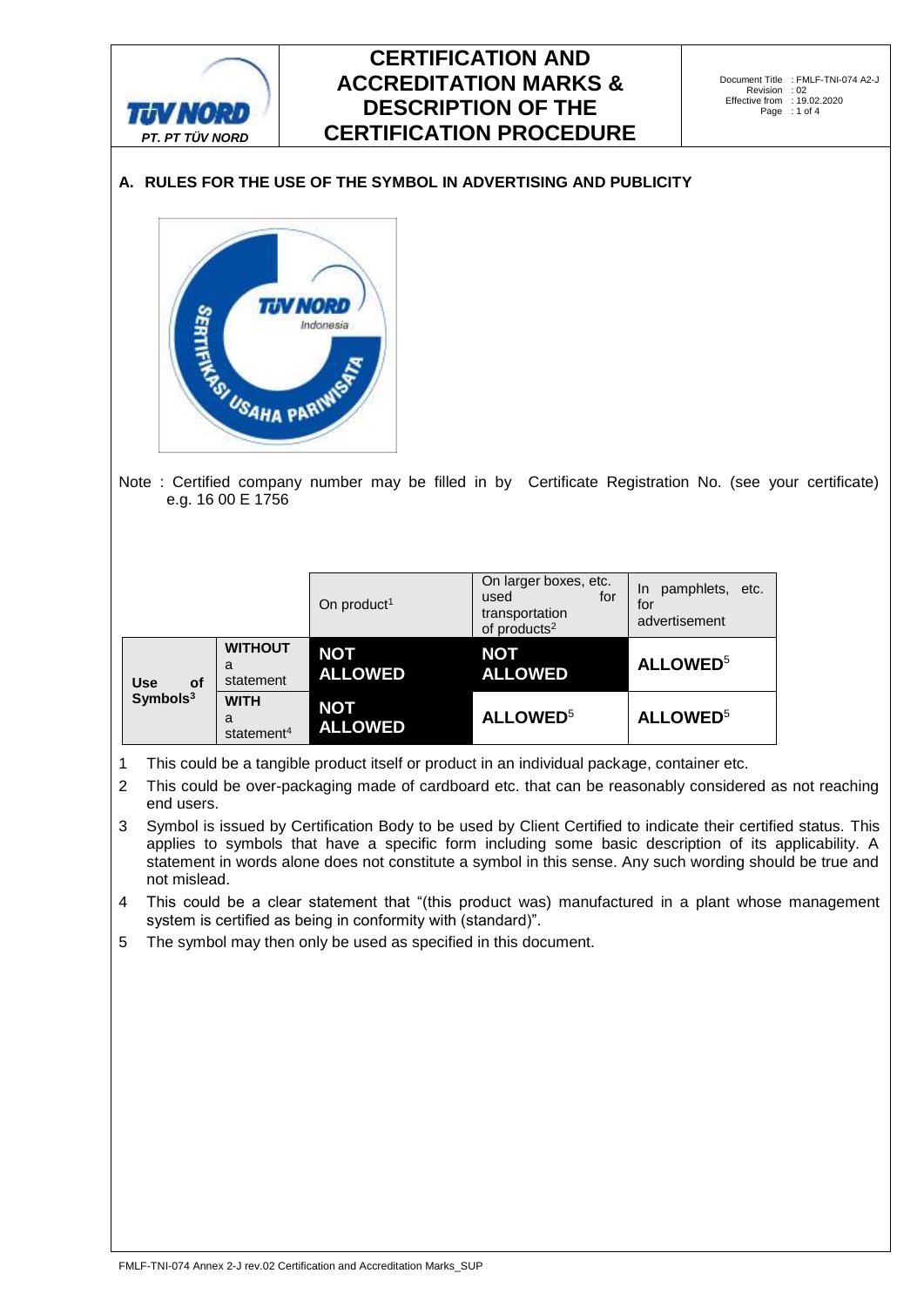

## **B. RULES FOR THE USE OF THE STATEMENT IN ADVERTISING AND PUBLICITY**

Any statement on product packaging is considered as that which can be removed without the product disintegrating or being damaged. A statement in accompanying information is consider as separetly available or easily detachable. The statement shall in no way imply that the product, process or service is certified by this means. The statement shall include reference to:

- Identification (e.g. brand or name) of the certified client
- The type of management system (e.g quality, environment) and the applicable standard
- The certification body issuing the certificate.

e.g. PT XYZ has been certified Quality Management System by PT TUV NORD Indonesia

**C. Rules for the Use of the Symbol of PT TUV NORD Indonesia and National Accreditation Body of Indonesia (KAN)**



- 1. If the certification schemes has been accredited by National Accreditation Body of Indonesia (KAN) then allowed to use the syimbol of National Accreditation Body of Indonesia (KAN). But the symbol of KAN shall be displayed simultaneously with the symbol of PT TUV NORD Indonesia as the example above.
- 2. Rules for the use of the syimbol of PT TUV NORD Indonesia and National Accreditation Body of Indonesia (KAN) in advertising and publicity refer to the provision above (**Point A**)
- 3. The colour of symbol shall be displayed in accordance with the original colour

| <b>Tulisan/Simbol</b>                                      | Jenis Tulisan            | Keterangan Warna                                       |  |
|------------------------------------------------------------|--------------------------|--------------------------------------------------------|--|
| "KAN"                                                      | Switzerland Black Italic | $Warna = Biru$<br>⋗<br>(C-100 M-20 Y-0 K-0)            |  |
| Akreditasi<br>"Komite<br>Nasional"                         | Arial                    | Warna = Abu - abu<br>⋗<br>(C-0 M-0 Y-0 K-40)           |  |
| Tanda centang                                              |                          | Warna= Red<br>➤<br>(C-0 M-100 Y-100 K-0)               |  |
| Garis bawah di bawah<br>tanda centang                      |                          | Warna= Red<br>⋗<br>(C-0 M-100 Y-100 K-<br>$\mathbf{0}$ |  |
| XXX-YYY-IDN<br>identitas akreditasi LPK                    | Arial Bold               | Warna= Black<br>➤<br>(C-0 M-0 Y-0 K-100)               |  |
| XXX - Kode Skema Akreditasi<br>YYY - Nomor urut Akreditasi |                          | IDN - Singkatan dari Indonesia                         |  |

This document briefly describes the procedure of management system certification.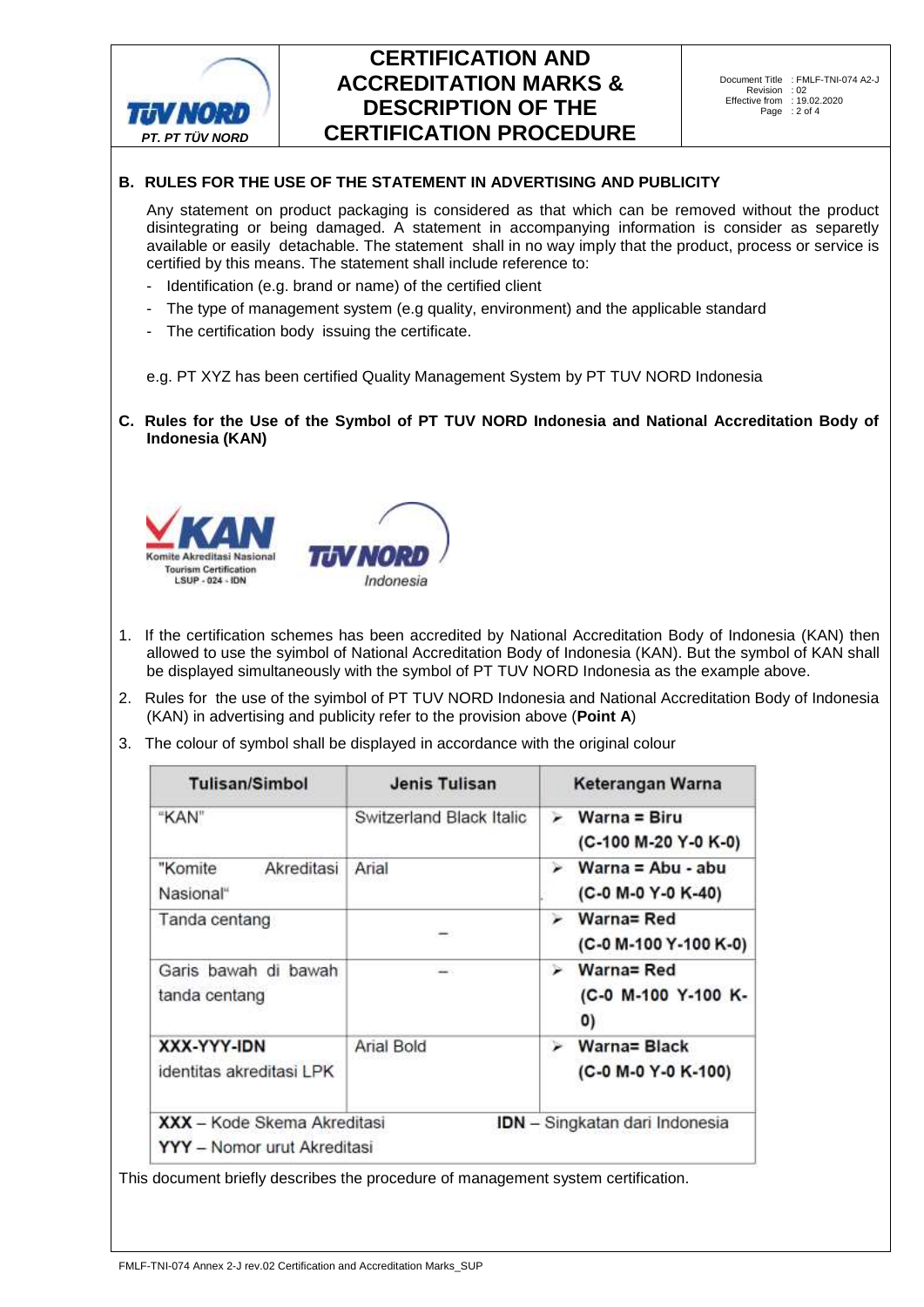

## **APPLICATION FOR CERTIFICATION**

#### **General**

PT PT TÜV NORD INDONESIA Indonesia must verify whether it is appropriate to conduct the certification of an organisation. The decision is made upon the results of a self-declaration of the organisation using a questionnaire, a pre-visit or a follow-up audit as an alternative. The organisation nominates a contact person from its management responsible for communicating with PT TÜV NORD Indonesia and for handling the audits.

#### **The Questionnaire**

The questionnaire for the preparation of a certification audit contains a description of the organisation. The questionnaire is completed by the organisation alone or with assistance of PT TÜV NORD Indonesia. It is then used to verify whether the management system fulfils the requirements for a certification audit.

### **The Certification Offer**

If the information supplied in the questionnaire is meaningful and complete, PT TÜV NORD Indonesia will prepare an offer based on the audit time guidelines for the desired standard, and other factors related to the certification, such as location, language and scope of certification. The offer is developed following documented procedures that do not favour or discriminate against any applicant organisation.

#### **Stage One Audit**

Purpose of a stage one audit is to verify information received from the organisation and to determine the crucial organisational, environmental and/or security related characteristics of the organisation. The results of a stage one audit can lead to a modification of the initial certification offer, if circumstances require. It is also possible to conduct a partial review of the documents during the stage one audit.

## **Pre-audit (optional)s**

A pre-audit consists of a limited review of selected management system documentation followed by the conduct of a brief on-site audit. Purpose of the pre-audit is to identify weak points in the documentation and the implementation of the management system. The results of the pre-audit are explained to the organisation verbally or in a report. A pre-audit is normally conducted by a single auditor and can only be conducted once per certification. The organisation must address deviations found during the pre-audit before the certification audit commences. The auditors will review the corrective action resulting from the pre-audit during the certification audit.s

Although the results of a pre-audit may influence the further audit scheduling and planning, it can not be used to reduce the on-site audit time of the certification audit.

## **REVIEW AND EVALUATION OF DOCUMENTS**

Around four weeks before the certification audit the organisation submits the management system documents in their current version to the lead auditor. The documents (manual, procedures etc.) are evaluated by an auditor with the aid of a questionnaire. A report on the evaluation of the documents is written and sent to the organisation if the documents do not fully comply with the requirements of the standard. Corrective action must be taken before the on-site audit can commence.

### **AUDIT PREPAREDNESS**

A complete internal audit addressing all requirements of the applicable standard must have been performed by the organisation. A review of the management system must have been performed by the organisation's management. If these requirements are fulfilled, the on-site audit can commence.